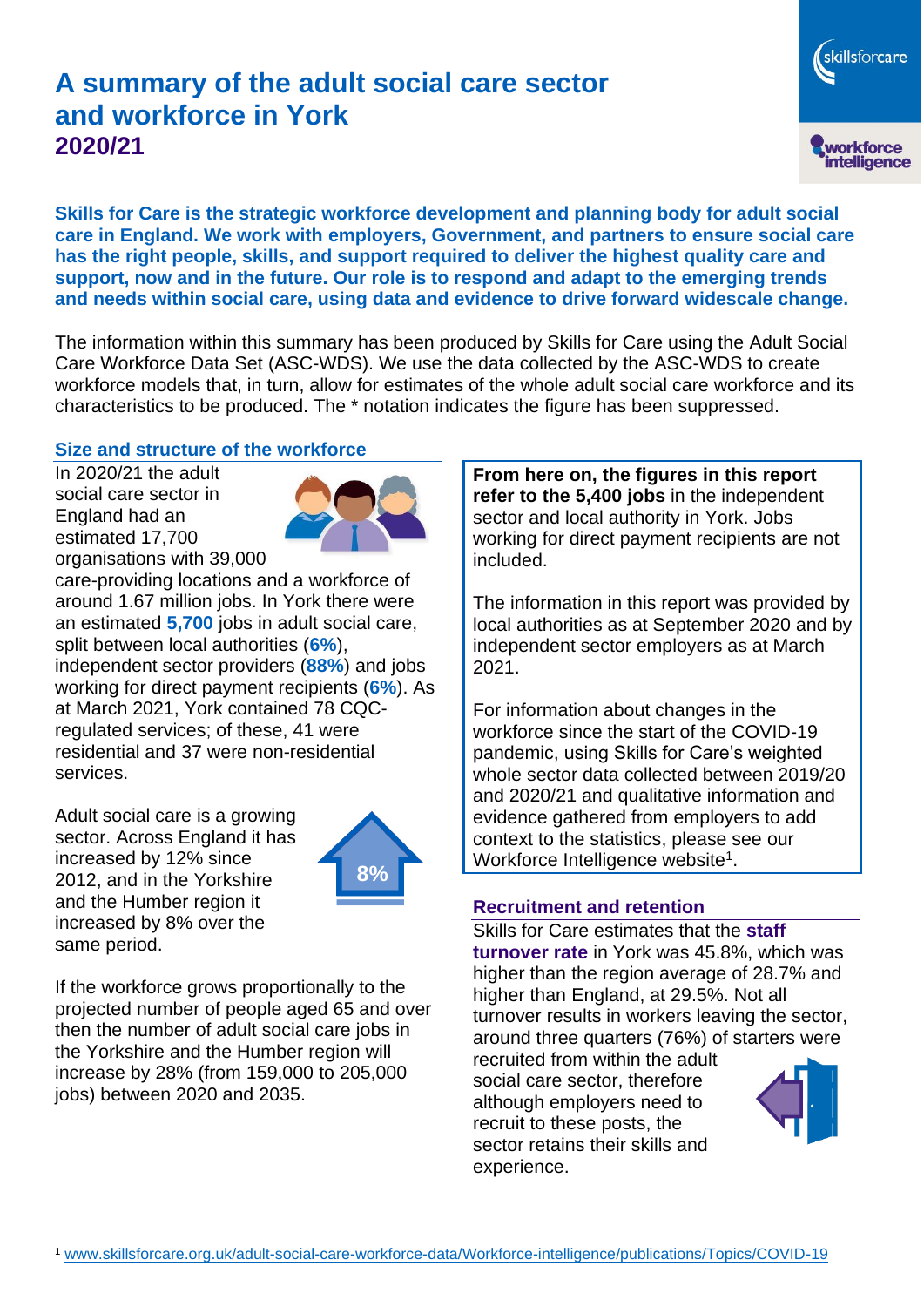Adult social care has an experienced 'core' of workers. Workers in York had on average **8.2 years of experience in the sector** and 76% of the workforce had been working in the sector for at least three years.

Using both workforce intelligence evidence and our links with employers and stakeholders across England, we know that recruitment and retention is one of the largest issues faced by employers. We have many resources and tools available to help, for example the 'Values-based recruitment and retention toolkit'<sup>2</sup> and 'Seeing potential: widen your talent pool'. <sup>3</sup> For more information please visit: [www.skillsforcare.org.uk/recruitment-retention](http://www.skillsforcare.org.uk/recruitment-retention)

### **Employment information**

We estimate York had **5,400** adult social care jobs employed in the local authority and independent sectors. These included 425 managerial roles, 250 regulated professionals, 4,000 direct care (including 3,300 care workers), and 700 othernon-care proving roles.

The average number of **sickness days** taken in the last year in York was 9.6, (10.2 in Yorkshire and the Humber and 9.5 across England). With an estimated directly employed workforce of 4,900, this would mean employers in York lost approximately **47,000 days to sickness in 2020/21**. In England levels of staff sickness have nearly doubled over the course of the pandemic between 2019/20 and 2020/21, in total around 6 million extra days were lost to sickness than in the year before.

Less than a quarter (20%) of the workforce in York were on zero-hours contracts. Around a half (52%) of the workforce usually worked full-time hours and 48% were part-time.

### **Chart 1. Proportion of workers on zero hours contracts by area**

**England** Yorkshire and the Humber York 25% 20% 20%



# **Workforce demographics**

The majority (79%) of the workforce in York were female, and the average age was 42.2 years old. Workers aged 24 and



under made up 13% of the workforce and workers aged over 55 represented 26%. Given this age profile approximately 1,400 people will be reaching retirement age in the next 10 years.

Nationality varied by region, in England 83% of the workforce identified as British, while in the Yorkshire and the Humber region this was 93%. An estimated 90% of the workforce in York identified as British, 4% identified as of an EU nationality and 6% a non-EU nationality, therefore there was a similar reliance on EU and non-EU workers.

### **Pay**



Table 1 shows the full-time equivalent annual or hourly pay rate of selected job roles in York (area), Yorkshire and the Humber (region) and England.

All figures represent the independent sector as at March 2021, except social workers which represent the local authority sector as at September 2020. At the time of analysis, the National Living Wage was £8.72.

#### **Table 1. Average pay rate of selected job roles by area**

|                                 | <b>England</b> | Region  | Area    |
|---------------------------------|----------------|---------|---------|
| Full-time equivalent annual pay |                |         |         |
| Social Worker <sup>t</sup>      | £37,100        | £34,000 | £35,800 |
| Registered nurse                | £33,600        | £32,400 | £33,600 |
| Hourly pay                      |                |         |         |
| National Living<br>Wage         | £8.72          | £8.72   | £8.72   |
| Senior care worker              | £10.00         | £9.88   | £10.01  |
| Care worker                     | £9.29          | £9.12   | £9.54   |
| Support and<br>outreach         | £9.53          | £9.41   | £9.76   |

†Local authority social workers only.

Please note that pay varies by sector, with local authority pay generally being higher than independent sector pay.